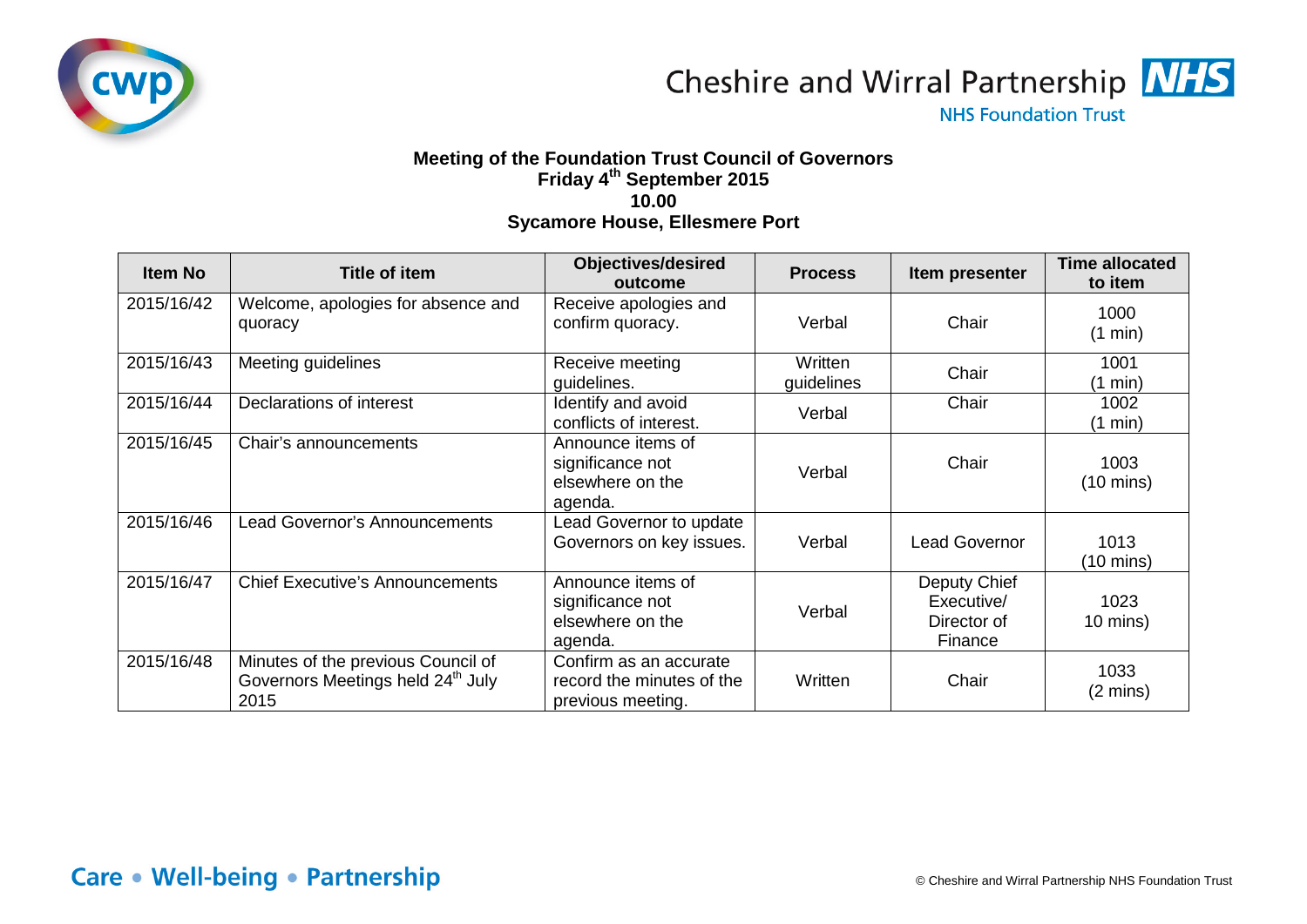| <b>Item No</b>              | <b>Title of item</b>                                  | <b>Objectives/desired</b><br>outcome                                                                                    | <b>Process</b>          | Item presenter                                       | <b>Time allocated</b><br>to item |  |  |
|-----------------------------|-------------------------------------------------------|-------------------------------------------------------------------------------------------------------------------------|-------------------------|------------------------------------------------------|----------------------------------|--|--|
| 2015/16/49                  | Matters arising & action points                       | Request and provide<br>updates in respect of<br>ongoing items not<br>elsewhere on the<br>agenda, to ensure<br>progress. | Written                 | Chair                                                | 1035<br>$(3 \text{ mins})$       |  |  |
| 2015/16/50                  | Council of Governors 2015/16<br><b>Business Cycle</b> | Confirm that agenda<br>items provide assurance<br>that the Council of<br>Governors is undertaking<br>its duties.        | Written                 | Chair                                                | 1038<br>$(2 \text{ mins})$       |  |  |
| 2015/16/51                  | <b>CWP CQC inspection</b>                             | Provider feedback to<br>Governors on recent<br><b>Trust CQC inspection</b>                                              | Verbal                  | Deputy Chief<br>Executive/<br>Director of<br>Finance | 1040<br>$(20 \text{ mins})$      |  |  |
| 2015/16/52                  | <b>CWP Mutuals in Health update</b>                   | To update Governors on<br><b>Trust mutuals</b><br>development                                                           | Written                 | Director of People<br>and OD                         | 1100<br>(20 mins)                |  |  |
| 2015/16/53                  | Zero Harm strategy: year 1 outcomes                   | To update on progress of<br><b>Trust Zero Harm strategy</b>                                                             | Report/<br>Presentation | Head of<br>Compliance                                | 1120<br>$(20 \text{ mins})$      |  |  |
| 10 minute break 1140 - 1150 |                                                       |                                                                                                                         |                         |                                                      |                                  |  |  |
| 2015/16/54                  | 15/16 Financial plan update                           | To update Governors on<br>financial position                                                                            | Presentation            | Deputy Chief<br>Executive/<br>Director of<br>Finance | 1150<br>(20 mins)                |  |  |
| 2015/16/55                  | <b>Annual Election update</b>                         | Update on the summer<br>election process                                                                                | Verbal                  | Head of<br><b>Corporate Affairs</b>                  | 1210<br>$(5 \text{ mins})$       |  |  |